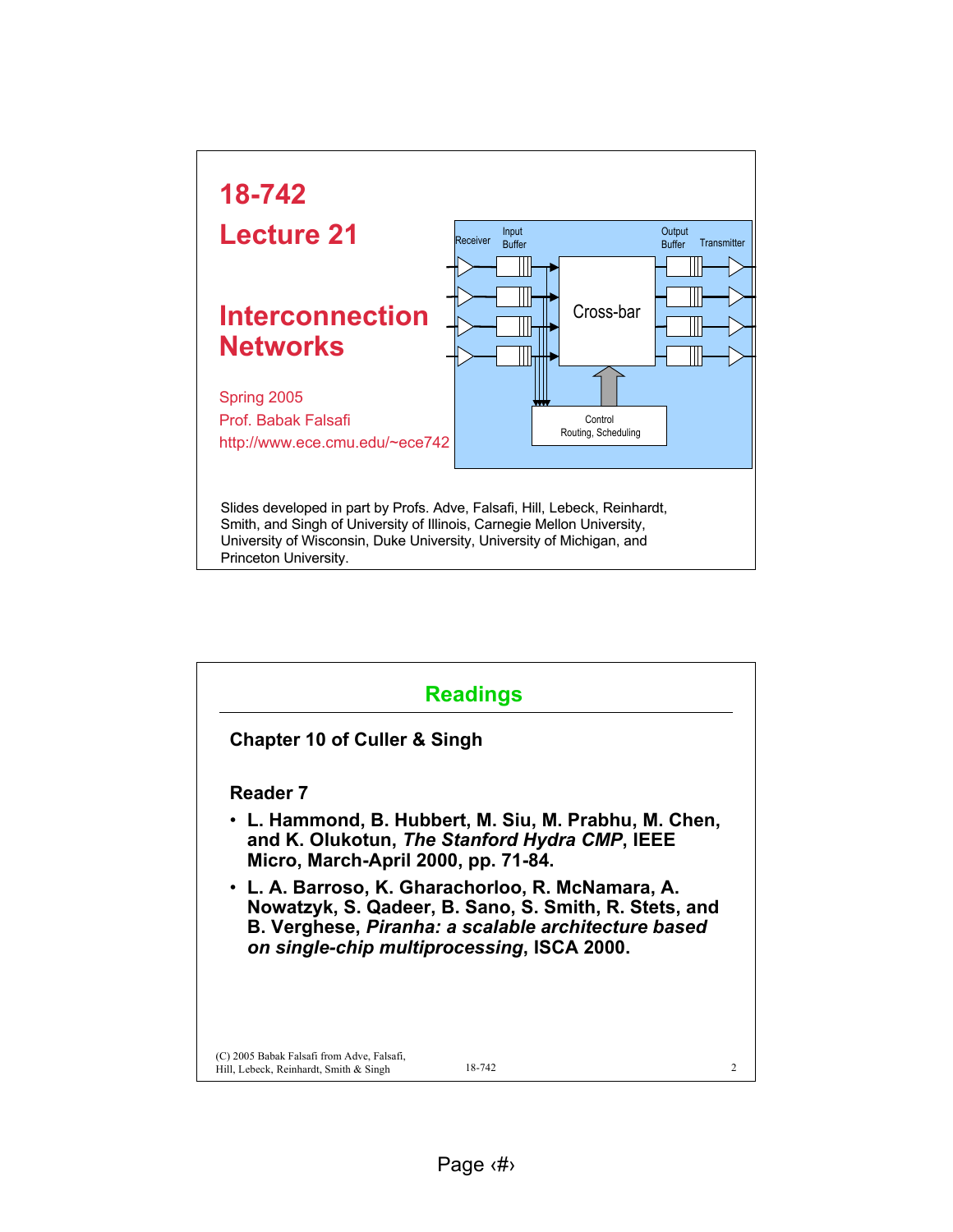

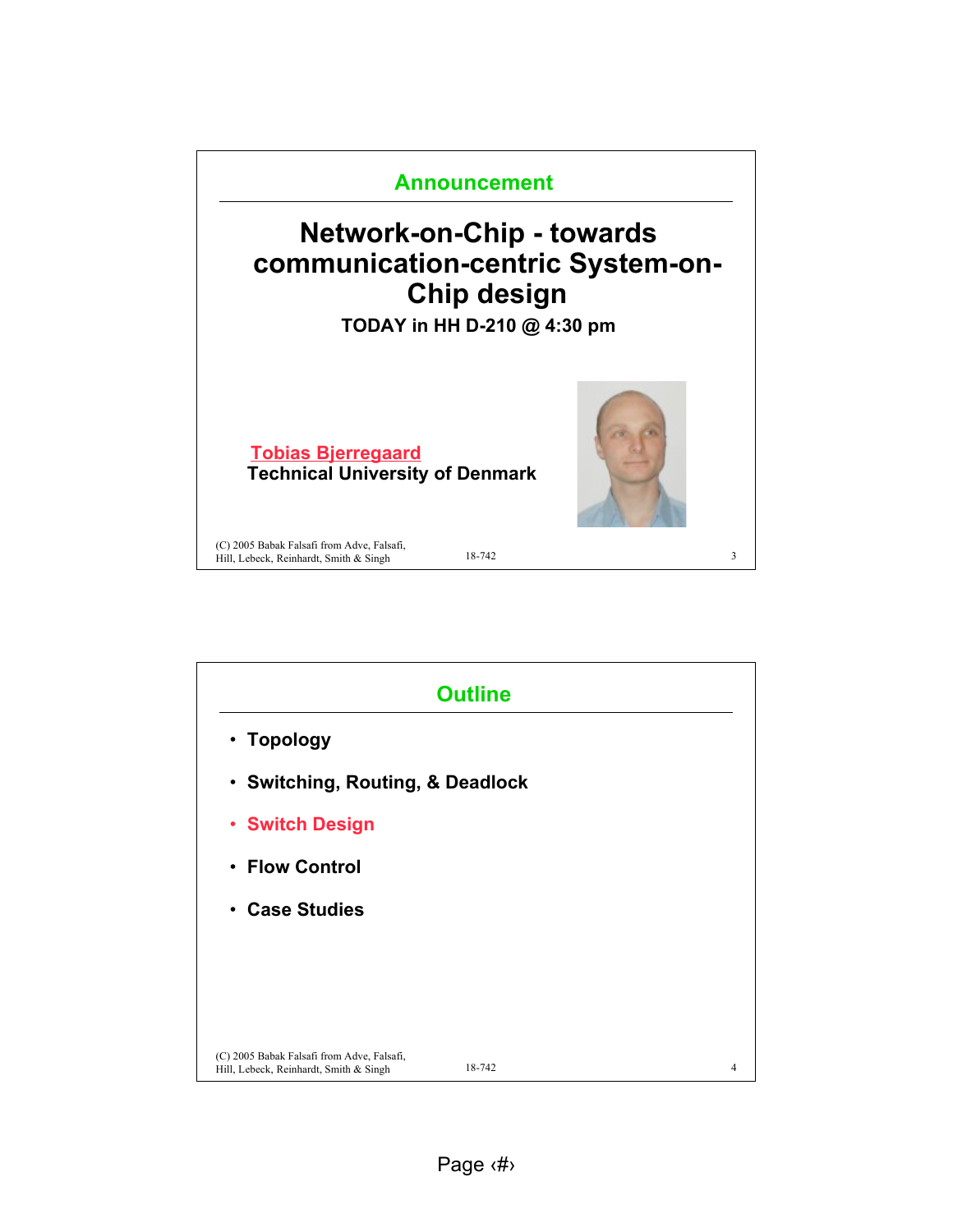

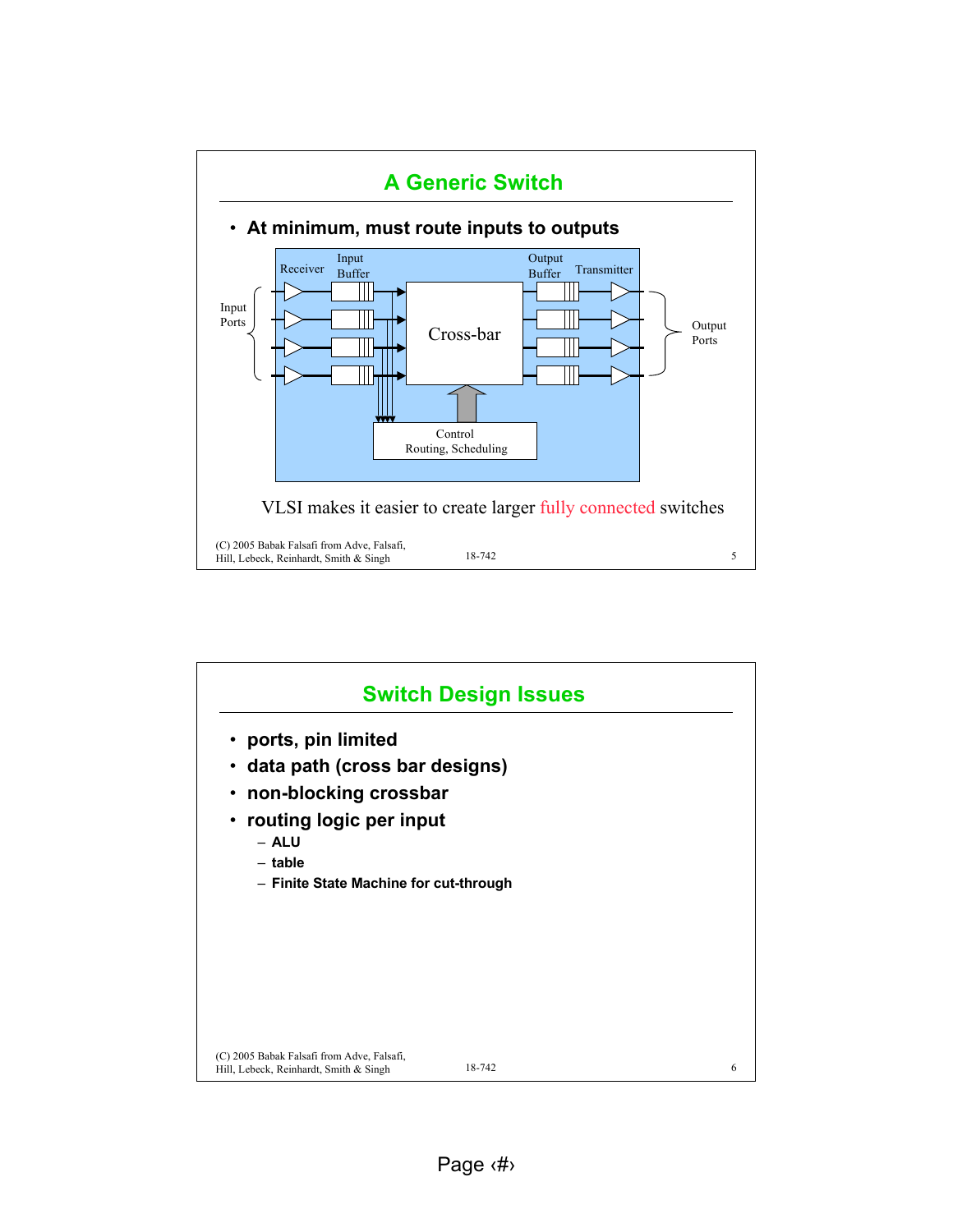

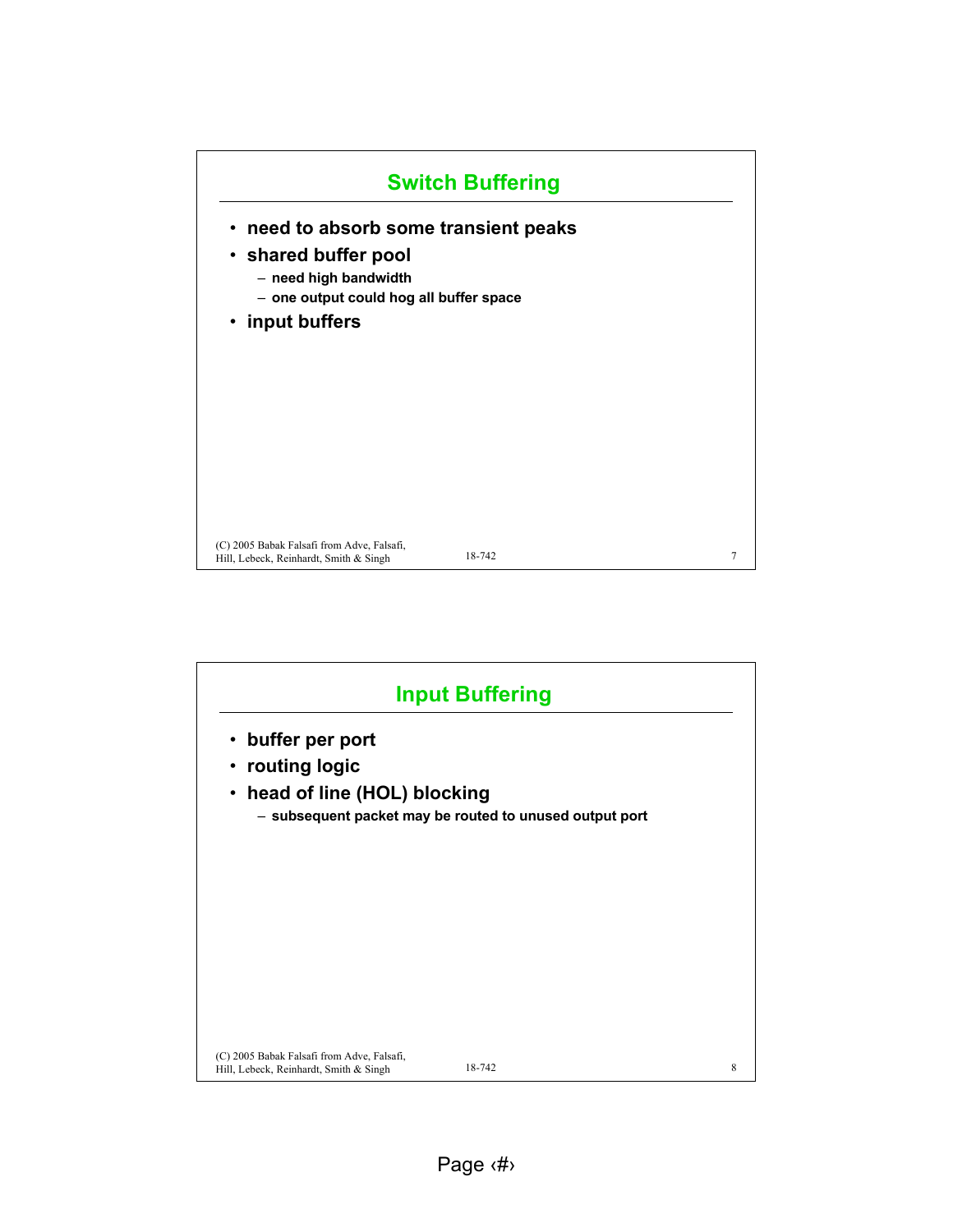

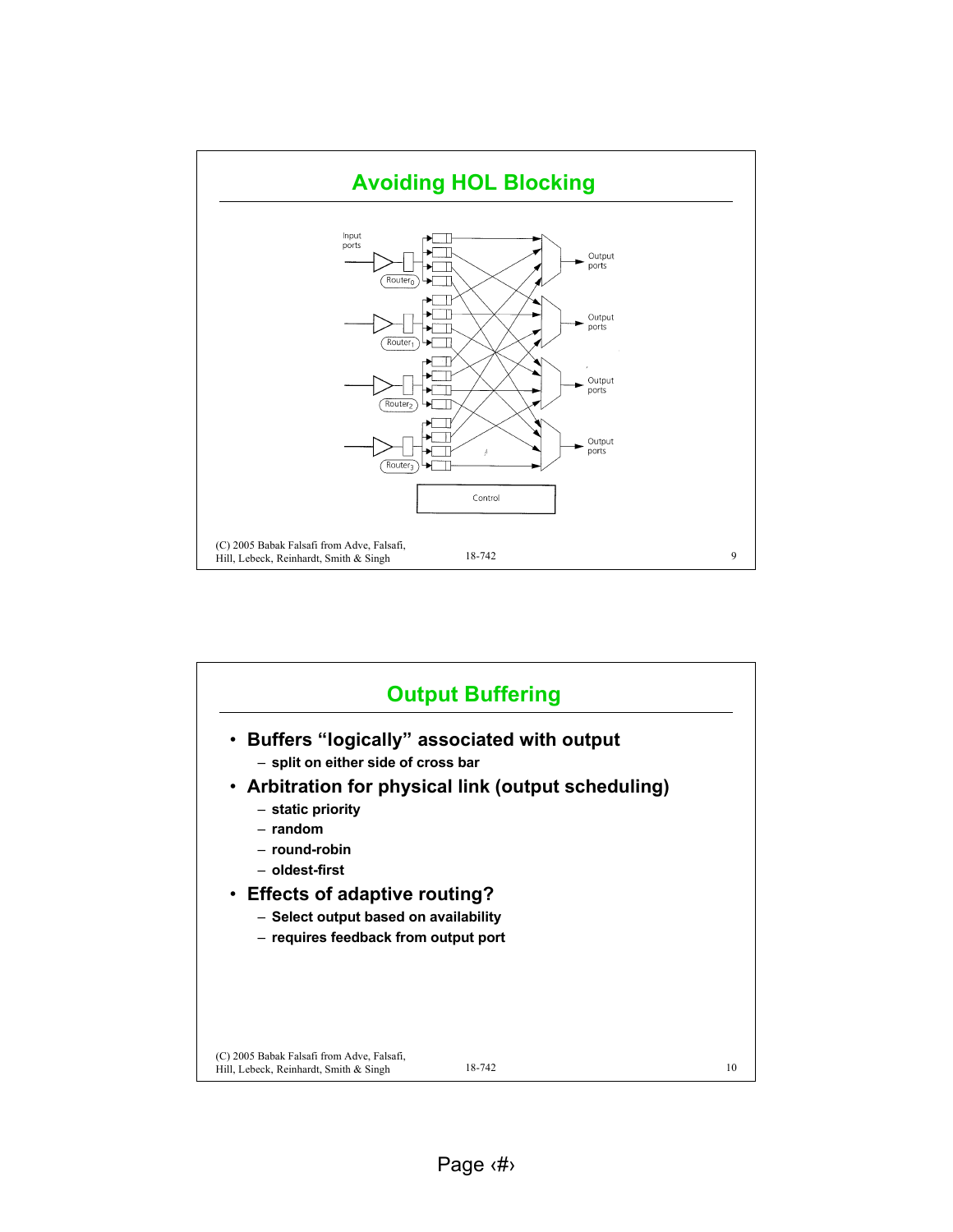

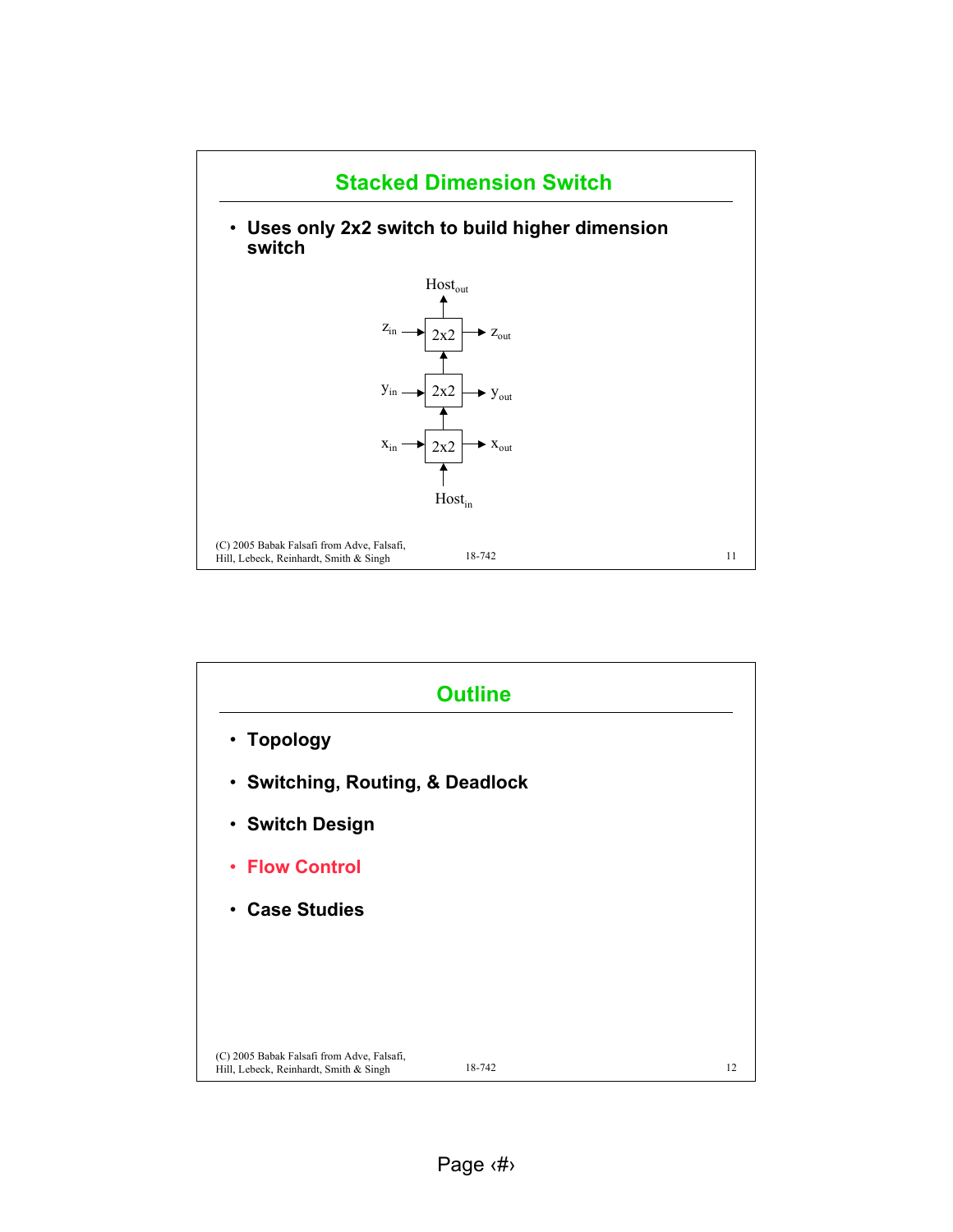

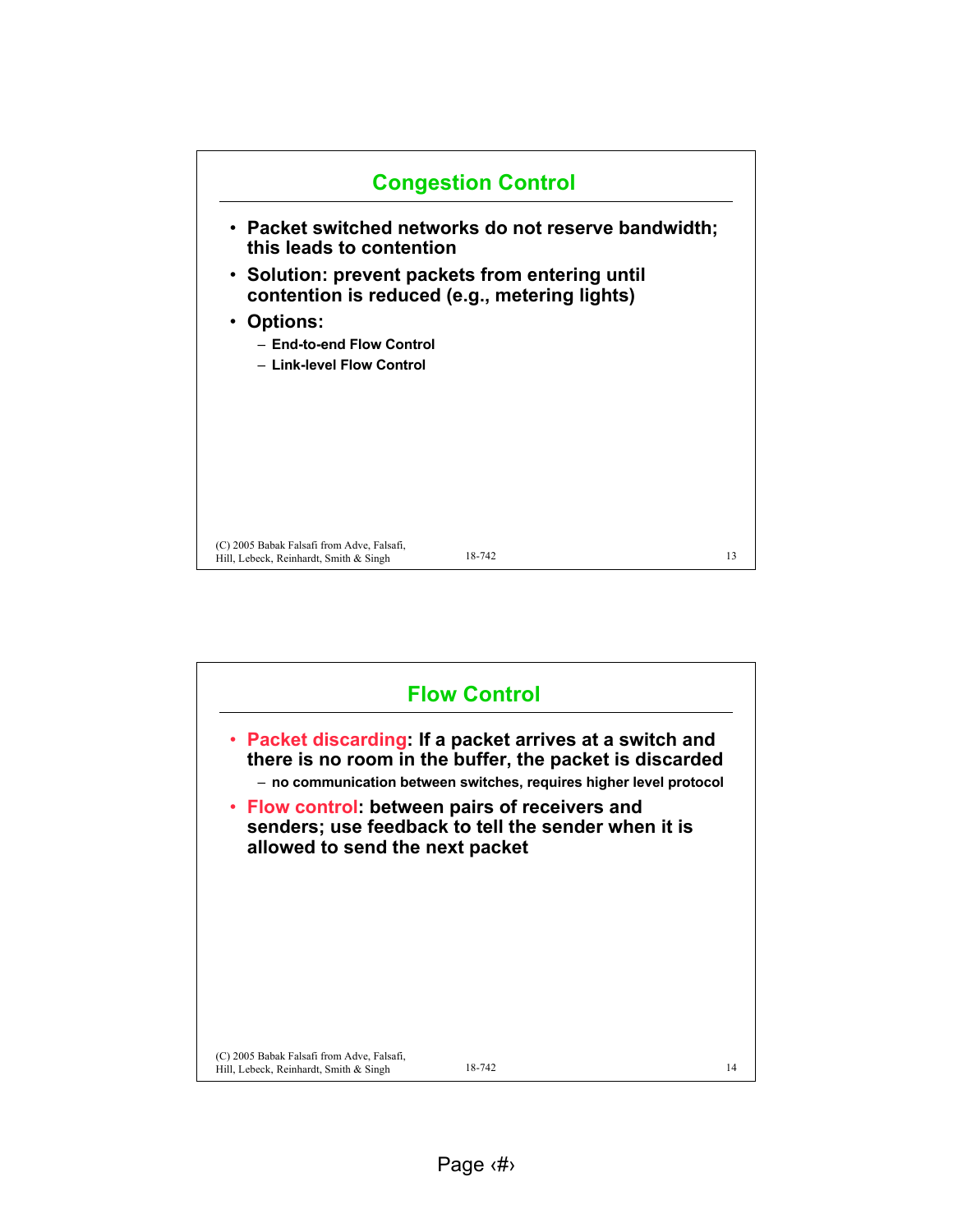

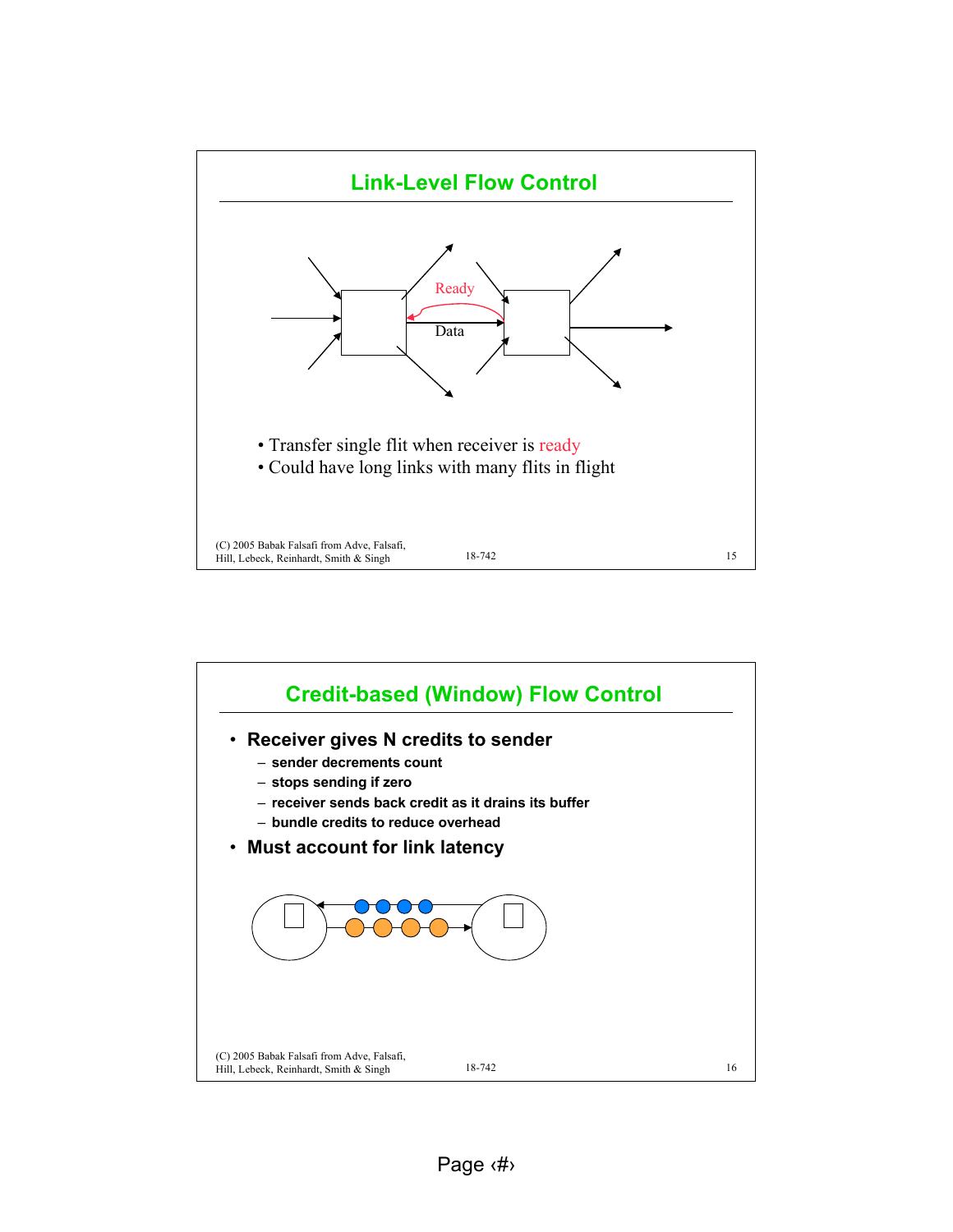

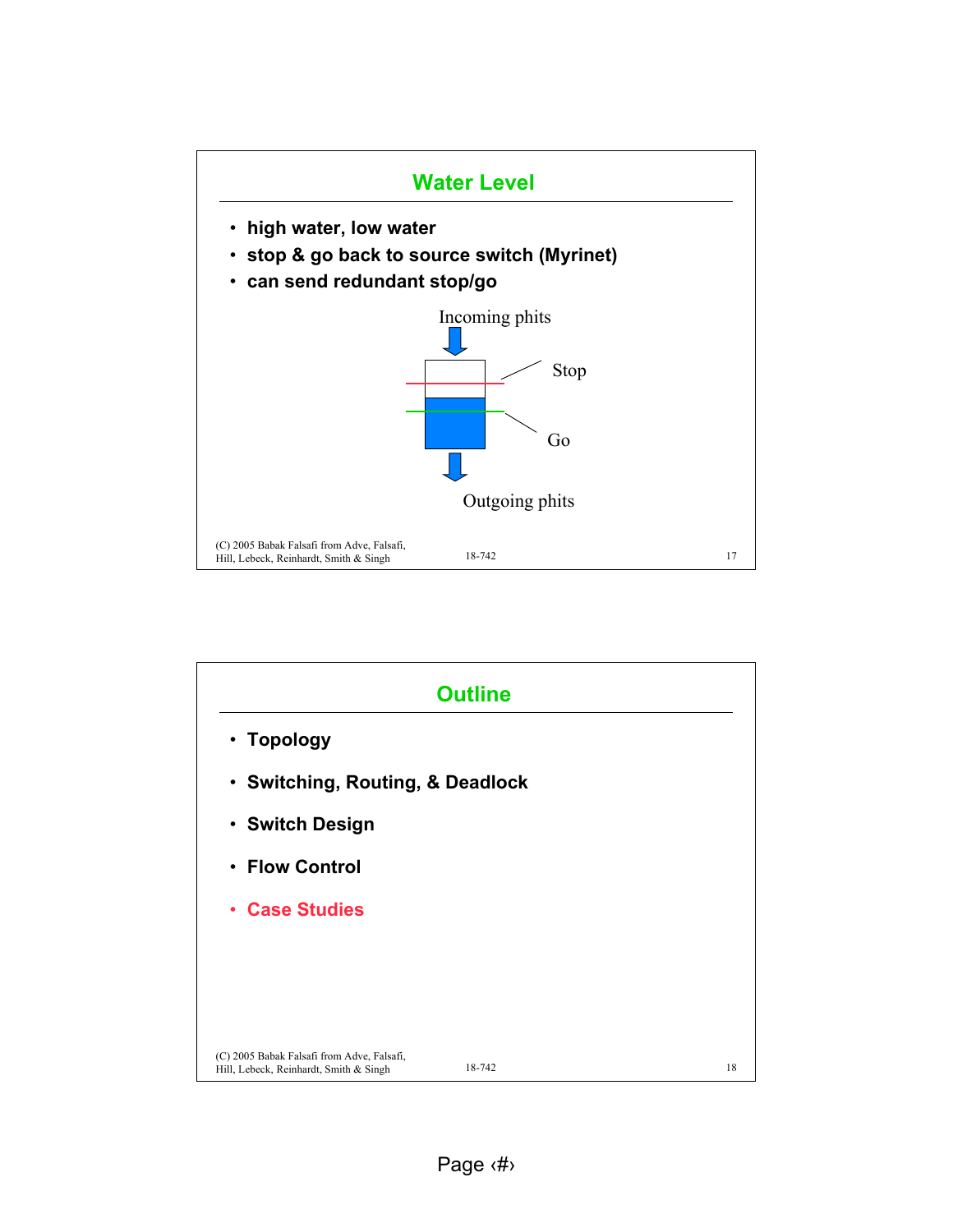

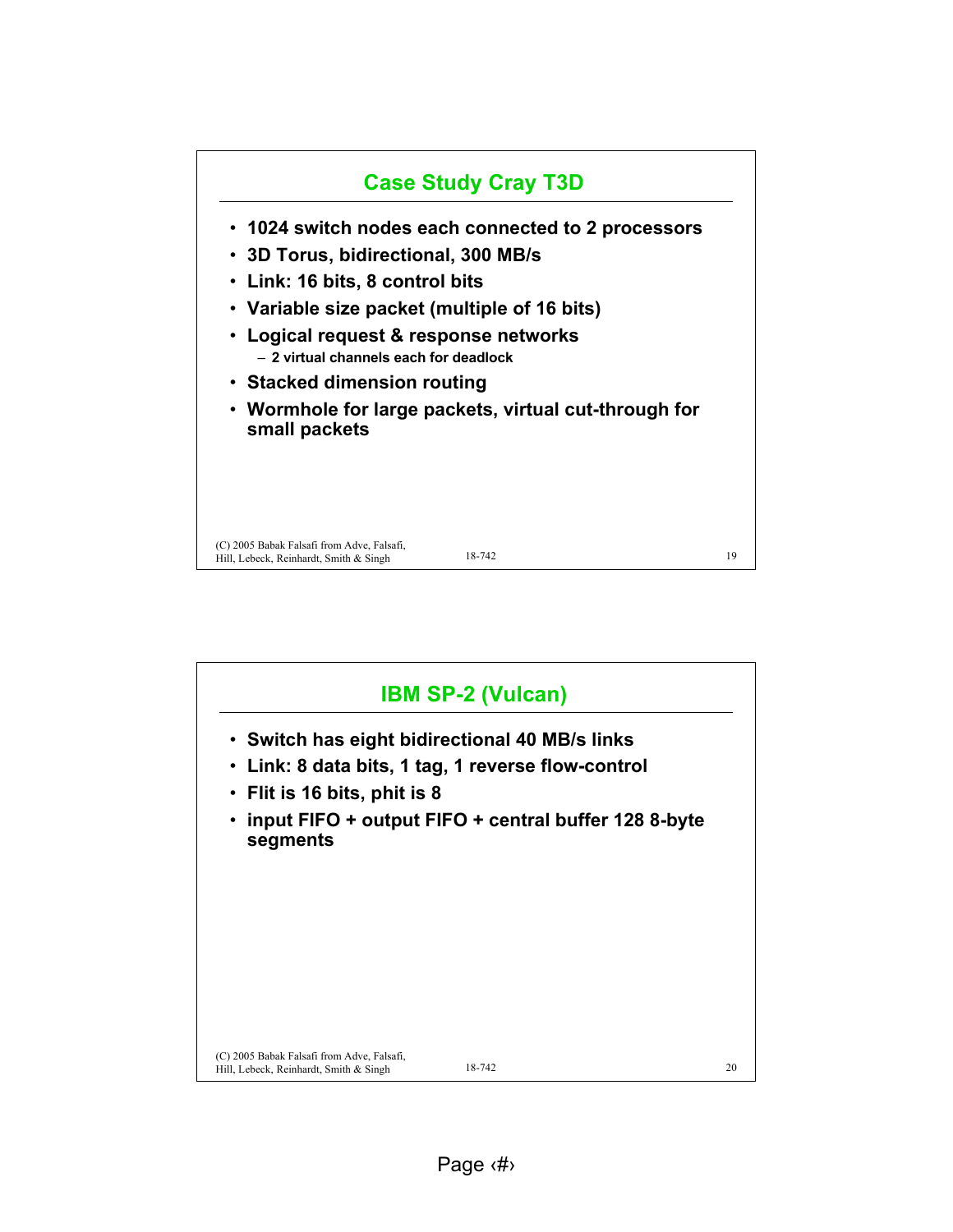

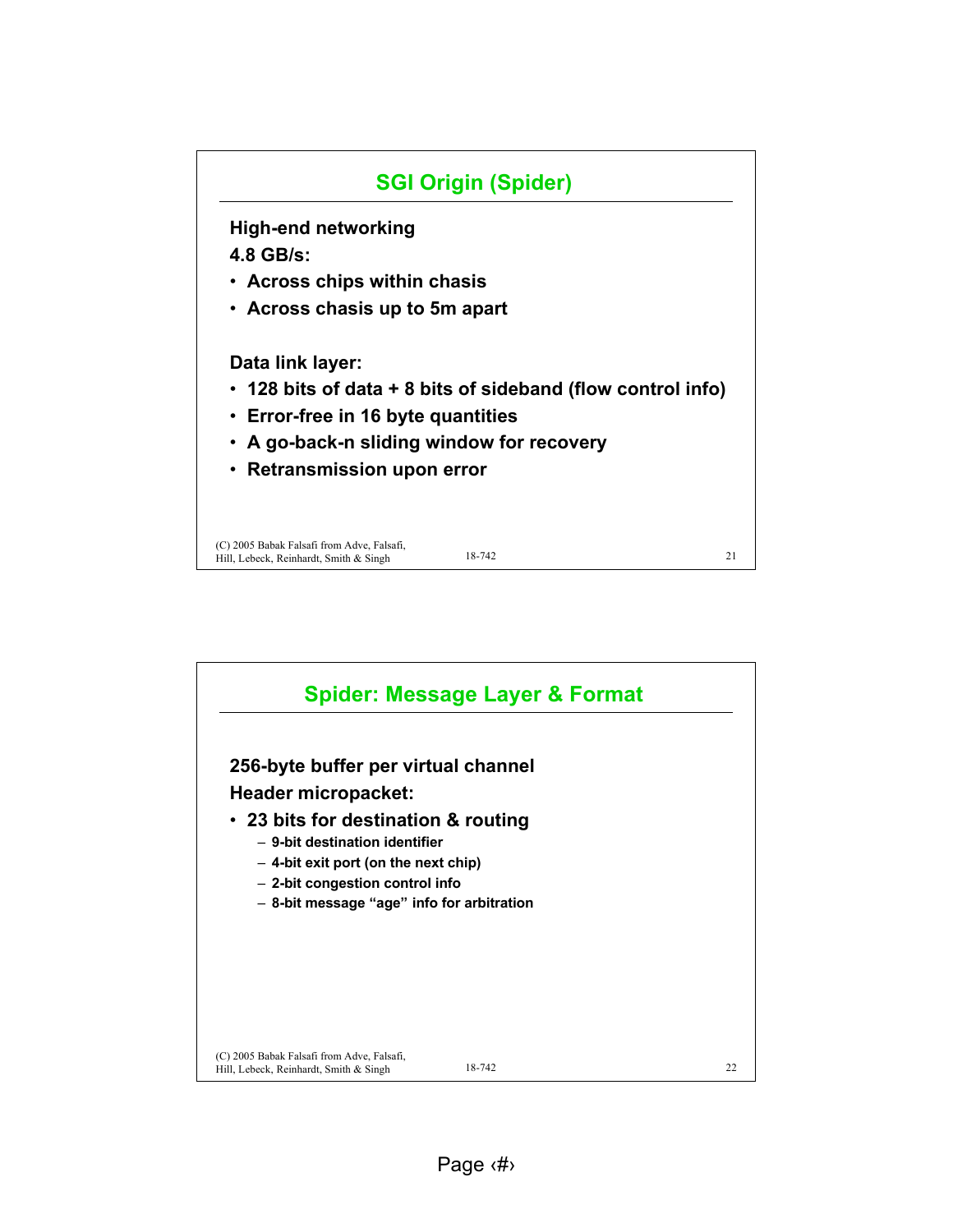

| Integrated network interface & hw                |  |
|--------------------------------------------------|--|
| 22.4 GB/s router bandwidth: 1.2 GHz router clock |  |
| 128-processor DSM-ready                          |  |
| Topology: 2D torus                               |  |
| 39-bit flits:<br>• 32-bit payload (data)         |  |
| $\cdot$ 7-bit CRC                                |  |
| Packet sizes:                                    |  |
| $\cdot$ 1, 2, 3 flits (control)                  |  |
| • 18, and 19 flits (for 64-byte cache blocks)    |  |